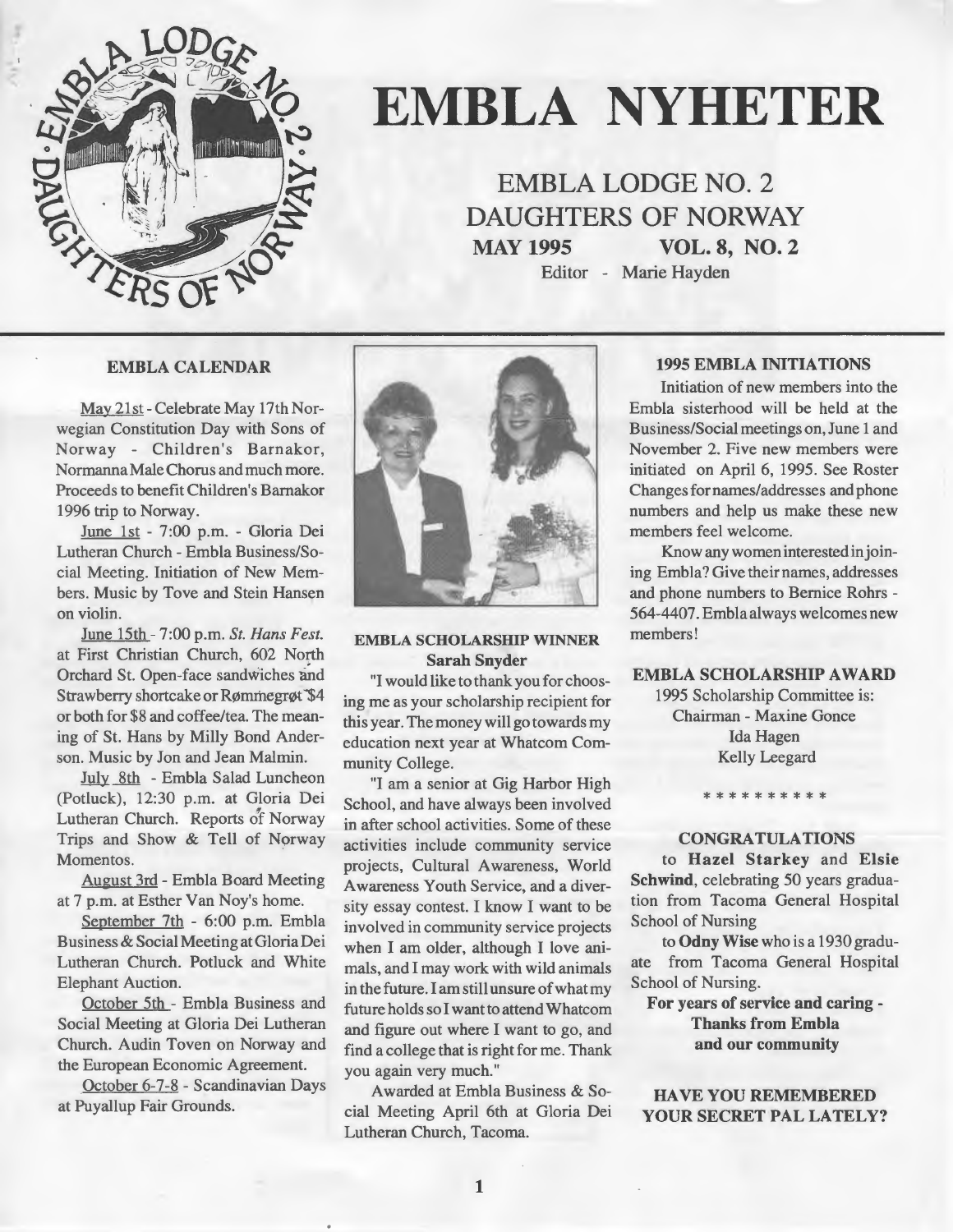

The Norwegian Youth Choir of Tacoma - "Barnekor" performing at the Norwegian Heritage Festival on April 29th

The official Norwegian May Festival in celebration of Norway's Constitution Day (Syttende Mai - the 17th of May) will feature the "Barnekor" in concert at the Pantages Theatre on Sunday, May 21 st to benefit the planned Barnekor Concert Tour to Norway in the summer of 1996. The festivities begin at:

2:40 p.m. with a revival of Tacoma'a Syttende Mai festivities with\_a Folketog (People's Parade) at 7th and St. Helens to Broadway Park including the Normanna Male Chorus, Embla #2, Norden #2, and Nordlandslaget. Please wear your Bunad and bring your Norwegian Flags for this occasion.

3:00 p.m. Outdoor entertainment featuring Embla's own Leikarring and the Normanna Male Chorus.

4:00 p.m. Festival Concert at the Pantages - \$10 general admission. \$25 Loge seating (includes admittance to the reception (limited to 200). Catered by Shirley Haukeli of Tacoma and special donation of appetizers from Petter Pettersen of Castle's Catering of Seattle. Hosted by the Tacoma-Alesund Sister City Committee.

Tickets are available from Mildred Baker (752-4486) or Janet Ruud (564- 2832). Please call the Pantages Box Office (591-5894) or any of the sponsoring organizations for more information.

Sponsors: The Tacoma-Alesund Sister City Committee, Embla Lodge #2 Daughters of Norway, Norden Lodge #2 Sons of Norway, the Normanna Male Chorus, Nordlandslaget Nordlyset (The Northlight Club), the Scandinavian Cultural Council of Pacific Lutheran University and Columbia Bank.

## **EMBLA RUMMAGE SALE Normanna Hall**

**Saturday, September 9th** 

Save your sacks and boxes of rummage for the Embla Rummage Sale. All proceeds go to our Convention Fund for the 1996 Grand Lodge Convention which Embla is hosting.

The family of Esther Astrid Grytness Olson cordially invites you toa Celebration of her One Hundredth Birthday on May 21, 1995 2:00 p.m. to 4 p.m. Bethlehem Lutheran Church 101 East 38th Street Tacoma, Washington No gifts please

**Gullhår og de Tre Bjørnene**  *Goldilocks and the Three Bears*  Drawing - June 15th at Embla's St. Hans Fest. 7 p.m. Benefits go to Embla's Scholarship Fund

Goldilocks wearing a Hardanger Bunad and her three honey bears in Norwegian vests ride in a lovely basket all crafted by our president, Esther Van Noy.

Can't get to meetings to sign up for your opportunities? Call Bemice Rohrs (564-4407) and she'll sign you up. Money must be in before the drawing (one dollar per opportunity).

## **SOTH CONVENTION DAUGHTERS OF NORWAY GRANDLODGE**

It's not too soon to start planning for next summer's Grand Lodge Convention! Olive Rudsdil, Janet Ruud and committee members are planning a super convention at the Executive Inn, Fife, on July 18, 19, and 20, 1996. The theme of the convention is "Celebrating Our Heritage," and we will be celebrating! Put these days on your calendar now, so you won't miss this "grand" event!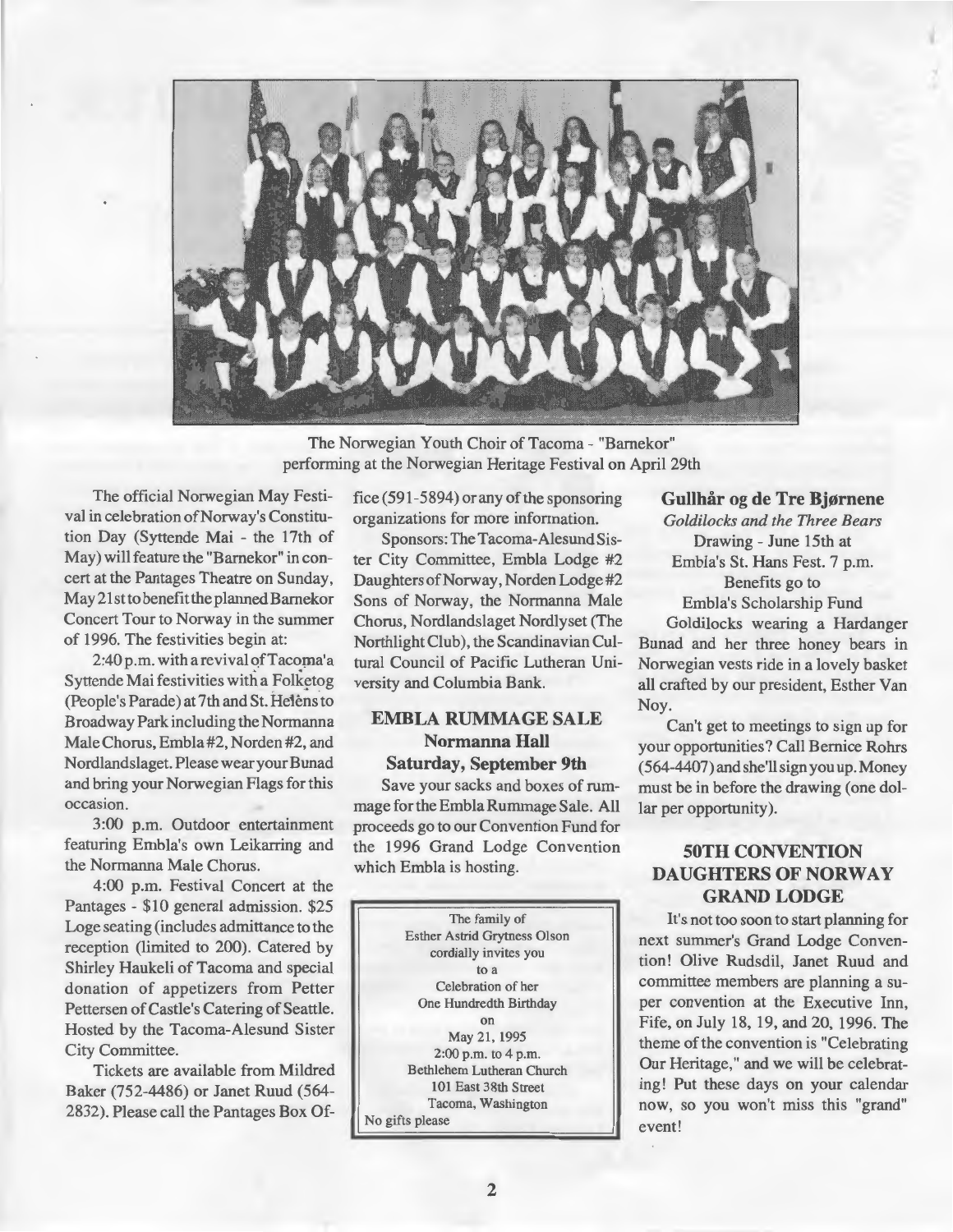## **EMBLA SCHOLARSHIP CONTRIBUTIONS IN MEMORY OF**

f

Dorothy Svendsen by daughter Shirley Peterson and friend Corinne Olsen.

Sister Mildred Dupuis by Stella Anderson and Avis Hinand.

Eimer Alskog (husband of Irene) by Bernice Rohrs.

Vernon Vaswig (husband of Dagny) by Bernice Rohrs, Audrey Loomis and Iona Dhaese.

Sister Diane Thompson was initiated into Embla on April 1, 1993 and passed away April 25, 1995 in California. Memorials have been given by Shirley Foreman, Bernice Rohrs and Mildred Baker.



Sister Corinne Olsen was initiated into Embla on February 3, 1977 and passed away April 30, 1995. Corinne was a very faithful loving member who spent years as our Financial Secretary for Embla. She loved flowers and sewing and won many ribbons with her Norwegian Hardanger needlepoint. She was always willing to help others to learn. She will be greatly missed.

Memorials have been given by Richard Olsen and farnily, Maxine Gonce, Bernice Rohrs, Martha Handeland, Marie Hayden, Anna Christensen, Esther Van Noy, Shirley Peterson, Thelma Lund, Aagot Solheim, Mary Ann Aker, Elene Emerson, Laurianne Adam, Mildred Baker, Iona Dhaese, Dorothy Long, Elda Sulerud, Lena Johnston, Cora Anderson, Martha Martinsen, Audrey Loomis, Mary Nero,Marian Eberle, Clara Nesheim, Marie Swenson, Hildur Christiansen and Elaine Anderson

## **SPRING COOKING CLASSES** - A **Great Success**





This is how it's done, girls! Freda Hauge and Marian Asmussen Gloria Pedersen, Aggie Thorson, Marian Eberle and Esther Van Noy show off their cooking

Attendance for the cooking classes totaled 73 people on the four days. We took in \$161.75 and gave the Scandinavian Cultural Center \$81.00 for the use of the kitchen.

My, how good it all tastes. The fun of cooking is tasting the samples afterward in the Scandinavian Cultural Center Kitchen.

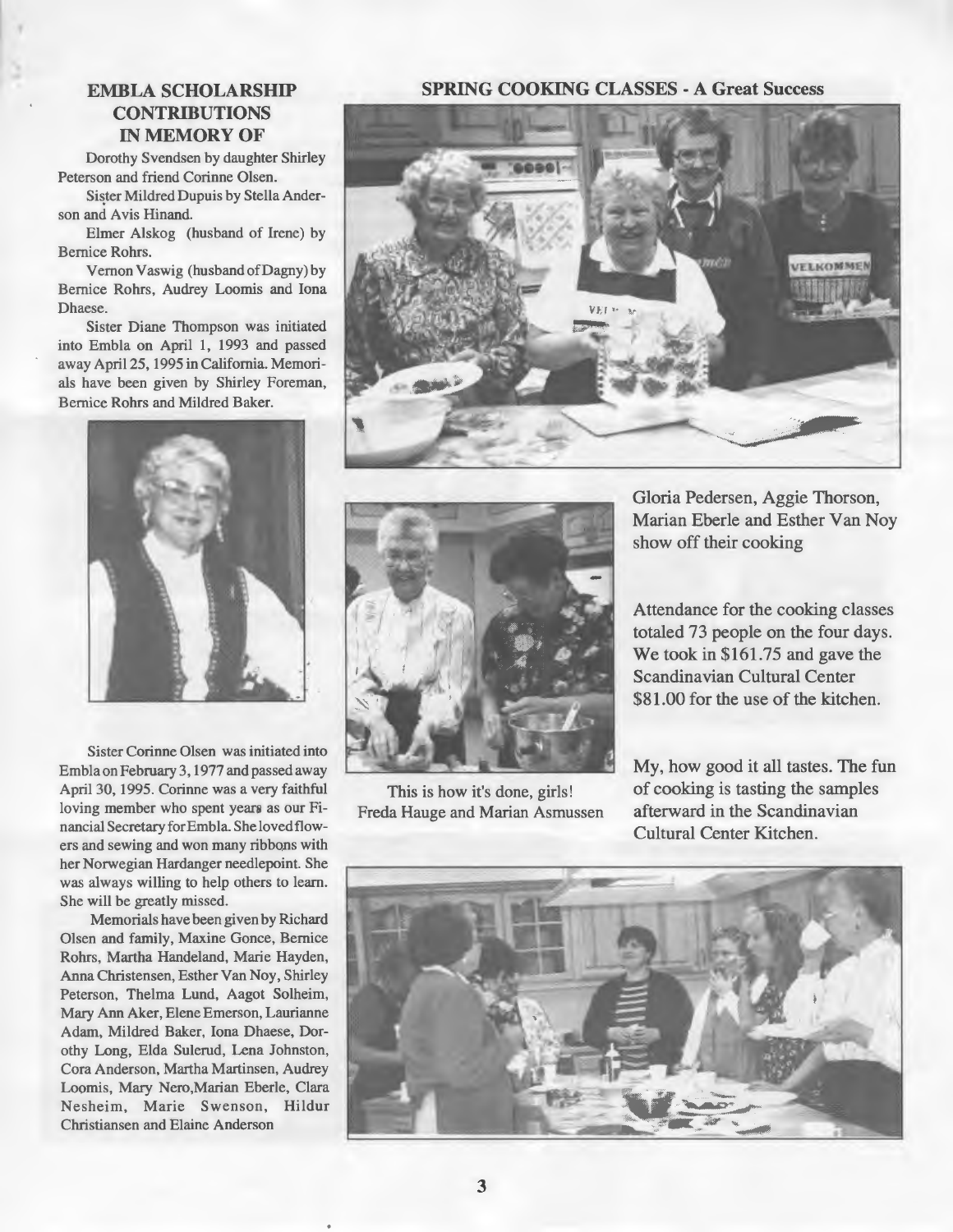

**EMBLA BIRTHDAY PARTY -April 6th** 

What a full evening we all had on April 6th with five new members joining,, honoring our 25, 50 and one 60 year member, and a grand refreshment table with birthday cake. We were honored with the attendance of Jean Bennett, GL Secretary, Kathleen Nesseth, GL Trustee and members from Solveig, Thelma, and Valkyrien lodges as well as 75 of our own members. Our program on rosemaling was presented by Dena Iverson.

## **NEW MEMBERS**

Left to right: Marta Berg, Mary L. Kelly, Patricia J. King, Barbara L. Powers and Mary Helen Schaeferle

**Our Grand Ladies**  Anna Hopen, 63 year member; Anne Strom,63 year member; and Martha Handeland, 65 year member.



President Esther Van Noy congratulating Edna Higgins and Aagot Solheim on receiving their 25 year pins. Alvilda Klarich (absent) 25 year; Edna Gruver and Florence McKiddy; 50 year and Sophie Marvik, 60 year will receive their honors at the July Summer Salad Luncheon.



Laurianne Adam and the birthday cake





Jean Bennett, Grand Lodge Secretary, and members of visiting lodges and Embla President Esther Van Noy.

Visitors from Solveig, Thelma and Valkyrien Lodges for Embla's Birthday **Celebration** 

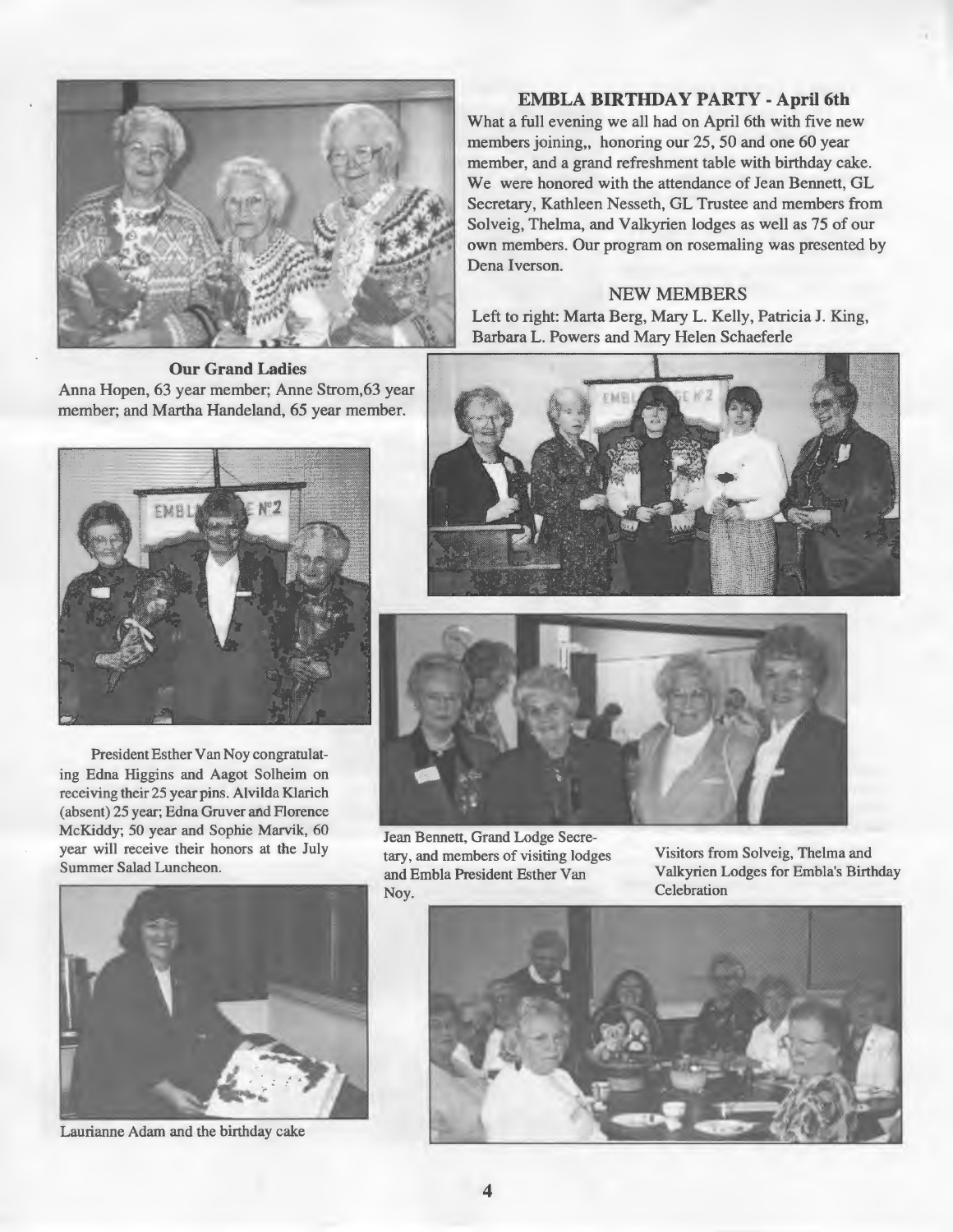## 17TH ANNUAL HØSTFEST (FALL FESTIVAL) MINOT, NORTH DAKOTA

For years Don and I have been saying, "Let's go to the Høstfest in Minot." We finally went last October 12-15, 1994. The Høstfest is acommunity affair, which means that even though it's a Scandinavian festival, it has over 7,000 volunteers, many of them are not Scandinavian and many come from other areas, including some from Tacoma. Minot is a college town of about 35,000 in northwestern North Dakota.

Høstfest is North America's largest Scandinavian celebration. Norway, Sweden, Denmark, Finland and Iceland are represented. Last fall the Sami had a area with many Sami artifacts and crafts.

From a practical standpoint, housing is a major problem. It was stated that all housing within a radius of 100 miles is filled during the festival, and we found this to be true. Tour buses came from many states and Canada. We were lucky as I had a cousin just 30 miles south of Minot at Max, and we stayed there. If you have an RV, there is a large lot for them in the parking area adjacent to the festival buildings. Shuttle buses take you to the main door. If you plan to go in '95, plans for housing should be made as soon as possible.

The main attraction is the continuous entertainment on the stages in each of the halls dedicated to one of the countries. In addition, well-known entertainers are on the main stage twice a day. In 1994 the entertainers were Tony Bennett, Victor Borge, Myron Floren, Chet Atkins, Crystal Gayle, Barbara Mandrell, the Oak Ridge Brothers, the Ink Spots and many others. The entertainrnent is included in the cost of the \$25 admission ticket. Barbara Mandrell

received \$100,000 for two performances. For the Høstfest to break even, they must sell 60,000 tickets.

Like our Scandinavian Days festival, food represents one of the main attractions. Food was available in each hall dedicated to a particular Scandinavian country. Some traditional foods were kumla (potato dumplings), rømmegrøt, and lefse. A lutefisk dinner was served in the main dining room. In Oslo Hall, Terje Torgersen, the Norwegian-trained chef now working at the Flamingo Hilton in Las Vegas, was featured. There is dancing every night.

Twenty companies from Norway were selling their products. Norwegian chocolates, handknitted sweaters, wood carvings, Hardanger embroidery items, and Porsgrunn china were available for purchase.

Former governors, William Guy of North Dakota and Joe Foss of South Dakota, were autographing their books. Many Norwegians have Arland Fiske's books, and he was busy visiting and autographing his books.

Norwegian Telecom, the state telephone company, has established Teleslekt, a computerization of genealogical data. They haves registered the 1900 Norwegian census, and will continue with earlier census data, church books, etc. They had representatives at a book to answer questions about the project.

There was so much to see and do, it made us proud of our heritage. Even with the large crowds, we did see a number of friends from the Pacific Northwest. For information or to order tickets, contact Norsk Høstfest Association, P.O. Box 1347, Minot ND 58702ortelephone 701-852-2368. You can use a major credit card.

*Elaine Anderson* 

## ROSTER CHANGES

Please write or call 759-4451 with any changes in address. Marie Hayden 4010 North 36th

Tacoma WA 98407

### Corrections to Addresses & Phone:

Hildur Christensen 1601 So Puget Sound #101, Tac 98405 Evelyn Holt 593-8974 919 So Fawcett#1209-11, Tac 98402 Evelyn Walker 565-9183 1107 N. Mt. View #0-73, Tac. 98406

#### NEWMEMBERS

Marta E. Berg 759-0279 1341 No Juniper, Tacoma 98406 Mary L. Kelly 752-2675 4709 No Pearl, Tacoma 98407 Patricia J. King 588-3009 2407 Shepard St., Steilacoom 98388 Barbara L. Powers 851-3262 6018 66th St NW, Gig Harbor 98335 Mary Helen Schaeferle 627-2716 521 Borough Rd, Tacoma WA 98403

## FORMER MEMBERS

*Memorials can be made to Embla or Grand Lodge Scholarship Fund. Embla has contributed toward Grand Lodge Scholarship in memory of these former members:*  Diane Thompson - April 25, 1995 in California Corinne Olsen - April 30, 1995

NEWMEMBER INITIATION June 1st - 7 p.m. Gloria Dei Lutheran Church

*Jf you are going to be gone on vacation for an extended period of time and want your newsletter forwarded to you please let us have your second address.*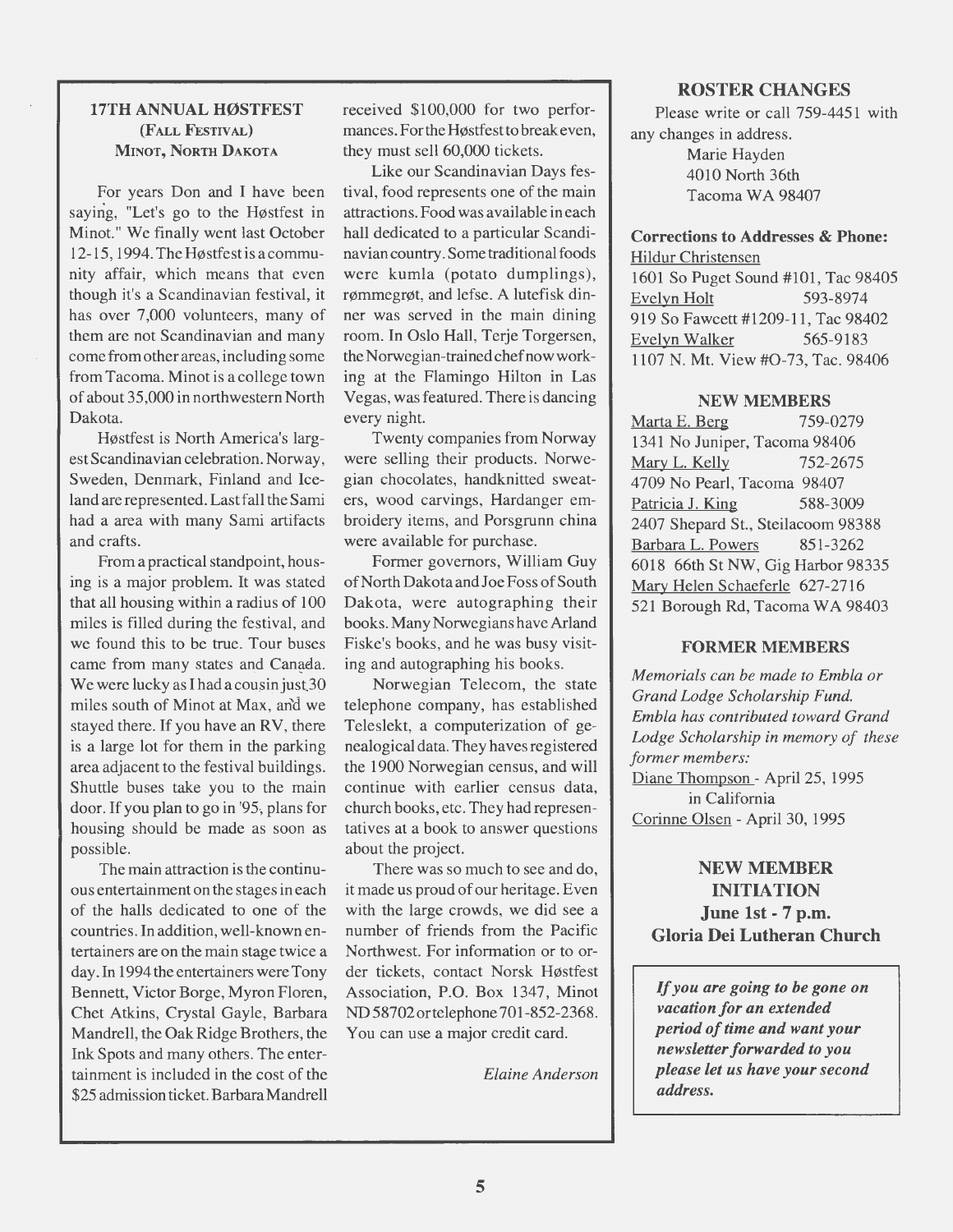## The 20th Anniversary Daughters of Norway Leikarring Embla Lodge #2 **Then** and Now

Leikarring means "song dance". The purpose of the Leikarring has been to leam and preserve the folks dances of Norway. We dance for fun, fellowship and pleasure for others. Our goal is to teach others the enjoyment of Norwegian folk dancing.

Our costume or bunad is the Hardanger Bunad. In the late 1800's and early 1900's when Norway was gaining its independence from Sweden and developing its national identity, it became fashionable for women throughout Norway to wear a National costume. The Hardanger Bunad was popular and was called the National Drake for a short time. It was used by the immigrants to America and was adopted by the Daughters of Norway. The red, white and blue ribbons near the bottom of the skirts are the colors of both the American and Norwegian flags. These were added by the immigrants to reflect pride in both the old and new country. In Norway they use three black ribbons on the bottom of the skirt. For summer performances the Leikarring uses a cotton bunad froni the Gudbrandsdal region.



The Leikarring of Embla Lodge #2 was started in 1975 by Sigurda Aamot, a petite little lady whose smiling face was framed by a coil of braids. It was her memories of the old country and dancing that inspired her to share them with

others. Every week women of all ages would meet at Normanna Hall in Tacoma to practice. The longtime dancers best remember Sigurda shaking her finger at us and saying "Remember to smile, always smile." She assured us that no one would notice our mistakes if only we would smile!

In 1976 the group had its first public performance at the Puyallup Fair. Also in that year Sigurda Aamot wrote a poem "Immigrant Women" for the Centennial Festival of the Norwegian Emigration to America. Professor Gunnar Malmin of Pacific Lutheran University put the poem to music. The song has become the anthem for the Leikarring. We fondly remember Pearl Christopherson, pianist and Willard Durgan, vocalist (all pictured on the left), who helped Sigurda reach her dream. They shared their talents with us for many years for which we are grateful. We remember too, Marie Berglund, for her efforts to save the traditional dances and customs.

For the past 12 years Marian Eberle has lead the Leikarring with heart and enthusiasm. The Leikarring meets every Monday night at 7:00 p.m. at the Mt. Zion Lutheran Church, 5917 So. Thompson, Tacoma. Additional articles conceming the Leikarring are in past Nyheter (May 1990, November 1990, May 1991, July 1993 with photos, March 1994 photo, and May 1994 with 1976 photo.

The Leikarring participates in many different affairs, churches, celebrations in and around the Puget Sound area. They welcome any Embla members who would like to participate. Congratulations Leikarring!

## **GRAND LODGE** SCHOLARSHIP CONTRIBUTIONS

#### In loving memory of:

Vernon Vaswig (husband of Dagny) by Olive Rudsdil, Mildred Baker and Marie Hayden.

Eimer Alskog (husband of Irene) by Olive Rudsdil and Mildred Baker.

Gloria Berg by Olive Rudsdil.

Gloria Svendsen (mother of Shirley) by Shirley Peterson.

Sister Corinne Olsen by Esther Van Noy, Anna Christensen, Bernice Rohrs, Laurianne Adam, Emilie & Ozzie Pedersen, Shirley Peterson, Stella Anderson, Lorraine Brese, Mildred Baker, Marie Hayden, Olive Rudsdil, Hildur Christiansen, Mary Nero, Elaine Anderson and Dorothy Long.

Sister Diane Thompson by Bernice Rohrs, Mildred Baker, Lorraine Brese and Stella Anderson.

## **GRAND LODGE** BOARD MEETING April 21 - 22, 1995

The Grand Lodge Board Meeting was hosted by Embla Lodge and GL Vice President, Janet Ruud, from Friday evening and finishing with the Saturday evening Potluck at the Scandinavian Cultural Center. Luncheon was provided by Bernice Rohrs, Thelma Lund, Elsie Schwind and Olive Rudsdil.

Many thanks to those who hosted the delegates in their homes, provided transportation and to those who prepared the luncheon and to those participating in the Potluck. All of Grand Lodge requested the recipes our great ladies served. For your enjoyment also we include them in this newsletter.

Grand Lodge Officers at Potluck

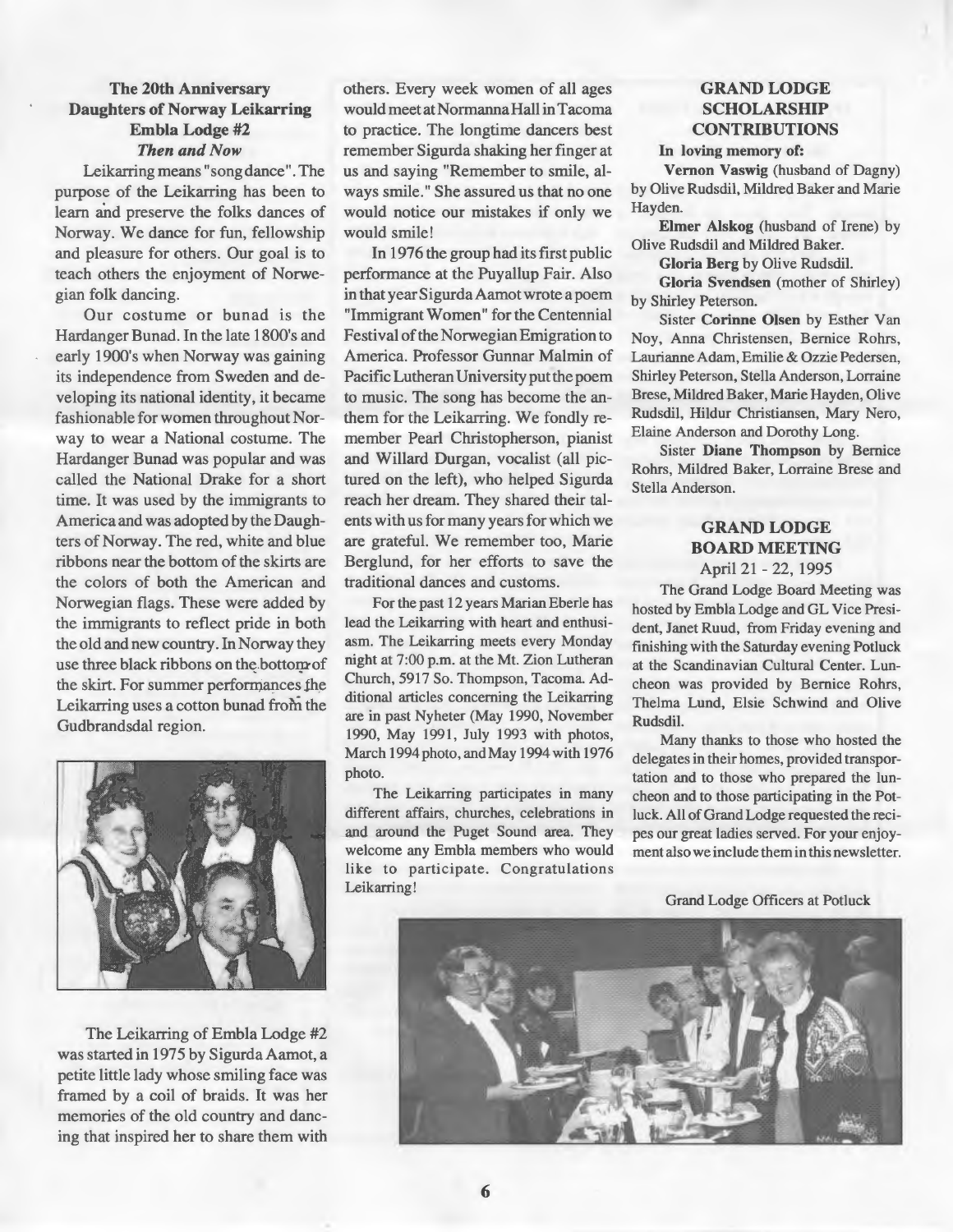#### **Norwegian Meat Balls**

by Thelma Lund 2 lbs Extra Lean ground round 2 eggs (1 egg per pound) 114 c. potato flour (more if needed) Johnny's Regular Seasoning using 1 tsp per pound

1/8 tsp of pepper

1 large onion grated fine

114 small can of tomato sauce (Thelma says this is not necessary. Her mother always used water. She said it made them lighter)

Brown real well in butter - finish frying. When making gravy - strain drippings in sieve and thicken with Wonder flour.

#### **Fresh Fruit Salad**

Corinne Olsen's recipe prepared by Bernice Rohrs Melons - Honey Dew-Canteloupe (no watermelon) Grapes, apples, bananas 1 can pineapple ( drained) Soak bananas and apples in juice from pineapple. 1 can Mandarin oranges Any other fresh fruit of your choice

Dressing:

1 112 c. milk

1/2 c. sour cream

 $3\frac{3}{4}$  oz. Instant Lemon pudding mix  $\overline{\phantom{a}}$ . 8 oz. can crushed pineapple (undrained)

Layer fruit in glass bowl. Pour dressing over the top covering all of the fruit. Decorate with strawberries. Cover with Saran wrap and refrigerate over night.

**Broccoli-Chicken Salad**  Amy Vogel's recipe prepared by Elsie Schwind 4 c. chopped raw broccoli 2 c. cooked and chopped chicken breast 8 slices of crisp bacon-crumbled 1 c. golden raisins 1 chopped red pepper 114 c. chopped green onion 1 c. sunflower seeds I c. grated cheddar cheese (medium) Dressing prepared the night before 1 c. mayonnaise 114 c. granulated sugar 2 Tbls. vinegar 1 Tbls. Japanese Rice Vinegar (does not have to be used) Whip well and store overnight.

## **NORWEGIAN HERITAGE FESTIVAL Scandinavian Cultural Center, PLU Saturday, April 29, 1995 1 a.m. - 3 p.m.**

It was Embla's turn to chair the Norwegian Heritage Festival this year at SCC, PLU. Thanks to the many Embla members who helped make it a very special day. Mange tak especially to those who stirred and stirred the rømmegrøt, those who stood for hours making open-faced sandwiches as well as the Bake Sale, Table Sales and all the other duties.

*Festival Committee:* Esther Van Noy, chair; Mildred Baker, treasurer; and Mardy Fairchild.



Sandwiches: Bodil Lovoll, Olive Rudsdil, Elaine Hudak, **Ida Hagen,**  Karen Lynn and Mary Schaeferle.



*Rømmegrøt:* Dorothy Burnson, Kelly Leegard, **Myrtle Drahos,** Freda & Bill Hauge, Irene Alskog, Chet Grirnstead and Barbara Batman.



*Bake Sale Booth:* Elsie Schwind, Florence Buck, Arleigh Virgil, Karen Jackson, Emilie Pedersen, Dena Iverson and Mary Jo Bellamy.

*Cashiers:* Amy Vogel, Janet Ruud, Ann Elgood and Anna Christiansen.

*Ticket seller:* Margaret Richards, Evelyn Walker and Chet Grimstead.

*Coffee hostess:* Laurianne Adam

*Floaters:* Esther Van Noy, Mardy Fairchild, Dagny Vaswig, Maxine Gonce, Jan Ward and Brendon. *Ticket Sales:* **Bernice Rohrs,** Shirley Foreman, **Thelma Lund,** Mildred Baker, and Florence Swanstrom

*Table Cleaners:* Vonnie Stone and Chet Grimstead

*Clean up Committee* -Jan W ard and son Brendon. Many, Many thanks!!!

*Bake Sale Items:* Evelyn Walker, Shirley Peterson, Avis Hinand, Elda Sulerud, Elsie Schwing, Shirley Foreman, June Radisch, Edna Senter, Charlean Barnes, Vicki Melton, Florence Buck, Dena Iverson, Elene Emerson, Marian Eberle, Esther Van Noy, Amy Vogel, Emilie Pedersen, 01 ive Rudsdil, Britt Kvamme, Freda Hauge, Barb Powers, Laurianne Adam, Susan Beador, Julis Ausness and Mildred Baker.